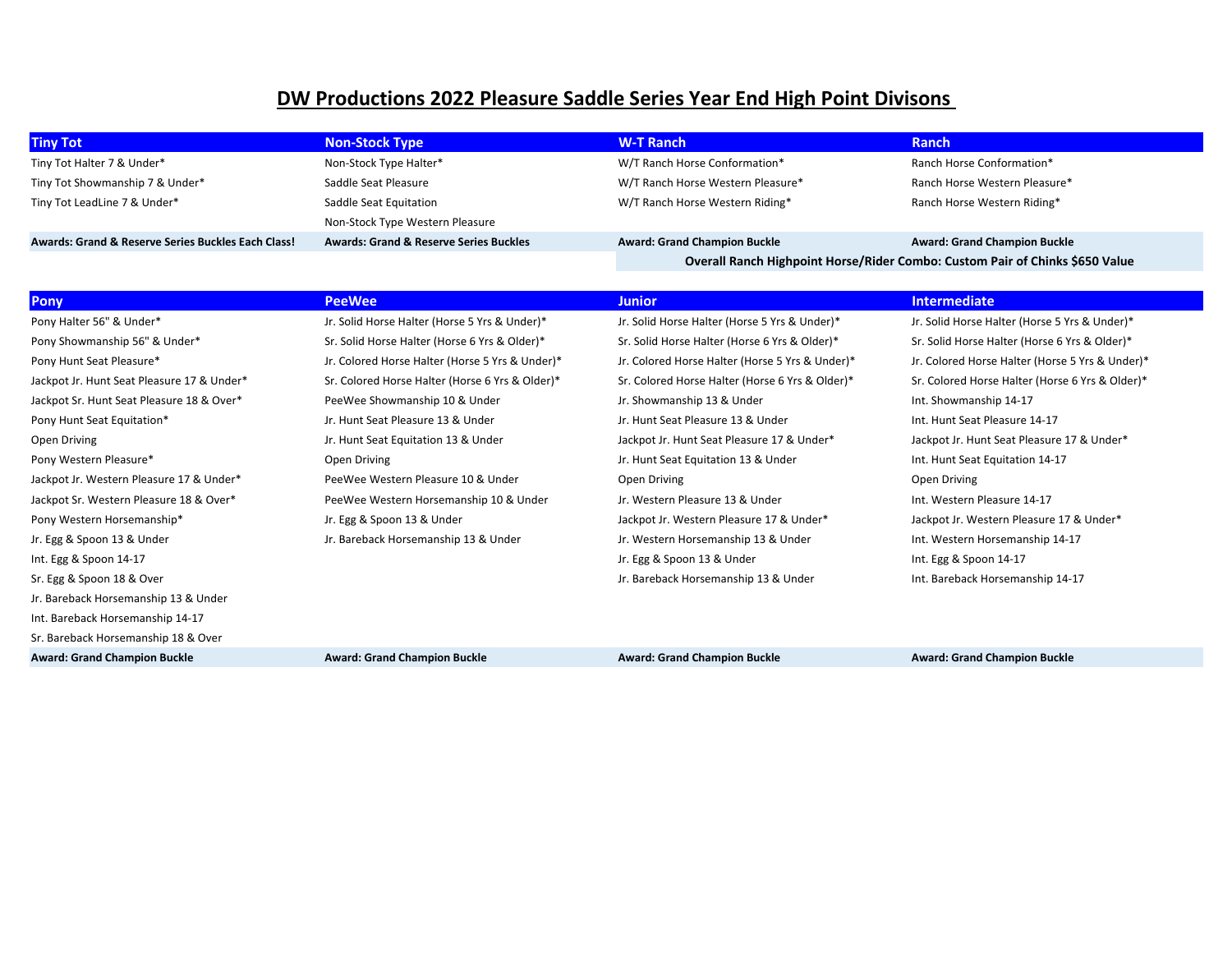| <b>Senior</b>                                   | Senior +                                        | Senior 50+                                      | <b>Driving</b>                                     |
|-------------------------------------------------|-------------------------------------------------|-------------------------------------------------|----------------------------------------------------|
| Jr. Solid Horse Halter (Horse 5 Yrs & Under)*   | Jr. Solid Horse Halter (Horse 5 Yrs & Under)*   | Jr. Solid Horse Halter (Horse 5 Yrs & Under)*   | Open Driving                                       |
| Sr. Solid Horse Halter (Horse 6 Yrs & Older)*   | Sr. Solid Horse Halter (Horse 6 Yrs & Older)*   | Sr. Solid Horse Halter (Horse 6 Yrs & Older)*   |                                                    |
| Jr. Colored Horse Halter (Horse 5 Yrs & Under)* | Jr. Colored Horse Halter (Horse 5 Yrs & Under)* | Jr. Colored Horse Halter (Horse 5 Yrs & Under)* |                                                    |
| Sr. Colored Horse Halter (Horse 6 Yrs & Older)* | Sr. Colored Horse Halter (Horse 6 Yrs & Older)* | Sr. Colored Horse Halter (Horse 6 Yrs & Older)* |                                                    |
| Sr. Showmanship 18-34                           | Sr.+ Showmanship 35-49                          | Sr.50+ Showmanship 50 & Over                    |                                                    |
| Sr. Hunt Seat Pleasure 18-34                    | Sr.+ Hunt Seat Pleasure 35-49                   | Sr. 50+ Hunt Seat Pleasure 50 & Over            |                                                    |
| Jackpot Sr. Hunt Seat Pleasure 18 & Over*       | Jackpot Sr. Hunt Seat Pleasure 18 & Over*       | Jackpot Sr. Hunt Seat Pleasure 18 & Over*       |                                                    |
| Sr. Hunt Seat Equitation 18 -34                 | Sr.+ Hunt Seat Equitation 35-49                 | Sr. 50+ Hunt Seat Equitation 50 & Over          |                                                    |
| Open Driving                                    | Open Driving                                    | Open Driving                                    |                                                    |
| Sr. Western Pleasure 18-34                      | Sr.+ Western Pleasure 35-49                     | Sr.50+ Western Pleasure 50 & Over               |                                                    |
| Jackpot Sr. Western Pleasure 18 & Over*         | Jackpot Sr. Western Pleasure 18 & Over*         | Jackpot Sr. Western Pleasure 18 & Over*         |                                                    |
| Sr. Western Horsemanship 18-34                  | Sr. + Western Horsemanship 35-49                | Sr.50+ Western Horsemanship 50 & Over           |                                                    |
| Sr. Egg & Spoon 18 & Over                       | Sr. Egg & Spoon 18 & Over                       | Sr. Egg & Spoon 18 & Over                       |                                                    |
| Sr. Bareback Horsemanship 18 & Over             | Sr. Bareback Horsemanship 18 & Over             | Sr. Bareback Horsemanship 18 & Over             |                                                    |
|                                                 |                                                 |                                                 |                                                    |
| <b>Award: Grand Champion Buckle</b>             | <b>Award: Grand Champion Buckle</b>             | <b>Award: Grand Champion Buckle</b>             | <b>Award: Grand &amp; Reserve Champion Buckles</b> |
|                                                 |                                                 |                                                 |                                                    |
| <b>Walk-Trot Junior</b>                         | <b>Walk-Trot Senior</b>                         | <b>Colored Horse Halter</b>                     | <b>Solid Horse Halter</b>                          |
| W/T Jr. Showmanship 17 & Under*                 | W/T Sr. Showmanship 18 & Over*                  | Jr. Colored Horse Halter (Horse 5 Yrs & Under)* | Jr. Solid Horse Halter (Horse 5 Yrs & Under)*      |
| W/T Jr. English Pleasure 17 & Under*            | W/T Sr. English Pleasure 18 & Over*             | Sr. Colored Horse Halter (Horse 6 Yrs & Older)* | Sr. Solid Horse Halter (Horse 6 Yrs & Older)*      |
| Jackpot W/T English Pleasure*                   | Jackpot W/T English Pleasure*                   |                                                 |                                                    |
| W/T Jr. English Equitation*                     | W/T Sr. English Equitation*                     |                                                 |                                                    |
| Open Driving                                    | Open Driving                                    |                                                 |                                                    |
| W/T Jr. Western Pleasure 17 & Under*            | W/T Sr. Western Pleasure 18 & Over*             |                                                 |                                                    |
| Jackpot W/T Western Pleasure*                   | Jackpot W/T Western Pleasure*                   |                                                 |                                                    |
| W/T Jr. Western Horsemanship*                   | W/T Sr. Western Horsemanship*                   |                                                 |                                                    |
| W/T Egg & Spoon*                                | W/T Egg & Spoon*                                |                                                 |                                                    |
| W/T Bareback Horsemanship*                      | W/T Bareback Horsemanship*                      |                                                 |                                                    |
| <b>Award: Grand Champion Buckle</b>             | <b>Award: Grand Champion Buckle</b>             | <b>Award: Grand Champion Buckle</b>             | <b>Award: Grand Champion Buckle</b>                |